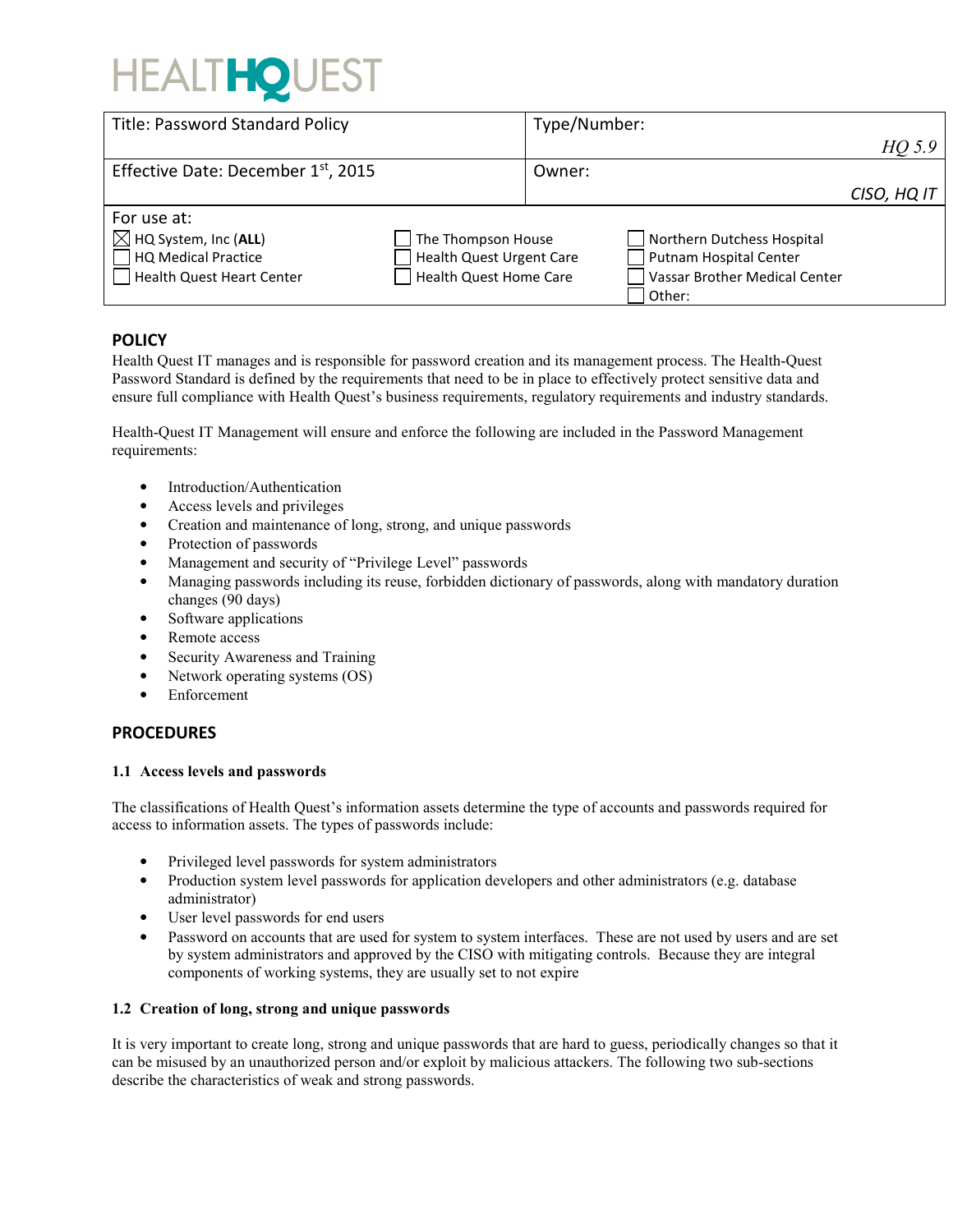### **1.2.1 Weak passwords**

A weak password has the following characteristics:

- Contains less than eight characters
- Is a word that is found in the dictionary (English or foreign language) or easily referenced to work area and/or the end-user.
- A commonly used word associated with the account user. Examples include computer terms, commands and names of family members, pets, friends, co-workers, celebrities and fantasy characters
- Personal information such as birthdays, home addresses and phone numbers
- Word or number patterns such as 123123123, aaabbb, etc.

#### **1.2.2 Strong passwords**

A strong password must have the following characteristics:

- Contain at minimum 3 of the 4 of the character sets found on a standard keyboard: Upper Case letters, Lower Case letters, numbers and special characters
- Must be at least eight alphanumeric characters in length
- Does not contain a word found in the a dictionary, slang or dialect
- Not based on personal information such as family name, addresses, pets, children, etc.
- Not be based on your work environment including name of business or area of occupation, etc.
- Can be a passphrase for ease of remembering. An example is using a passphrase based on a song title such as "This May Be One Way To Remember". The passphrase can be TmB1w2R or some other variations.
- Minimum password age. At most, passwords can only be changed by the user once a day—longer is preferred depending on the abilities of the application and the sensitivity of the data in the application
- Password history. Sufficient password history should be maintained such that a password, when it expires, cannot be reset or reused to the same password the user just had. This control works in conjunction with minimum password age to ensure it is effective reuse. A minimum of 5 passwords will be stored in history.

#### **1.3 Protection of passwords**

The confidentiality of passwords must be protected to prevent unauthorized access to Health Quest's information assets. The following are guidelines which Health Quest personnel must adhere to ensure the confidentiality of their passwords:

- Passwords must not be inserted into email messages or any form of electronic communication except when they are first issued as notification to a manager
- Where SNMP is used, the standard defaults such as public, private and system must be redefined and different from the passwords used to log in interactively.
- A keyed hash must be used where available (e.g. SNMPv2) to protect the password
- Passwords must not be written down or stored on-line
- Health Quest account passwords must not be used for non-Health Quest accounts (e.g. online savings account, health benefits accounts, etc.)
- For Health Quest accounts, there must be unique password for each account
- For Health-Quest accounts password durations are not to exceed 90 days without the written compensating controls and the approval of the CISO
- All passwords must be confidential and not shared with anyone (e.g. administrative assistants, secretaries, co-workers, etc.) except as needed to distribute to new users.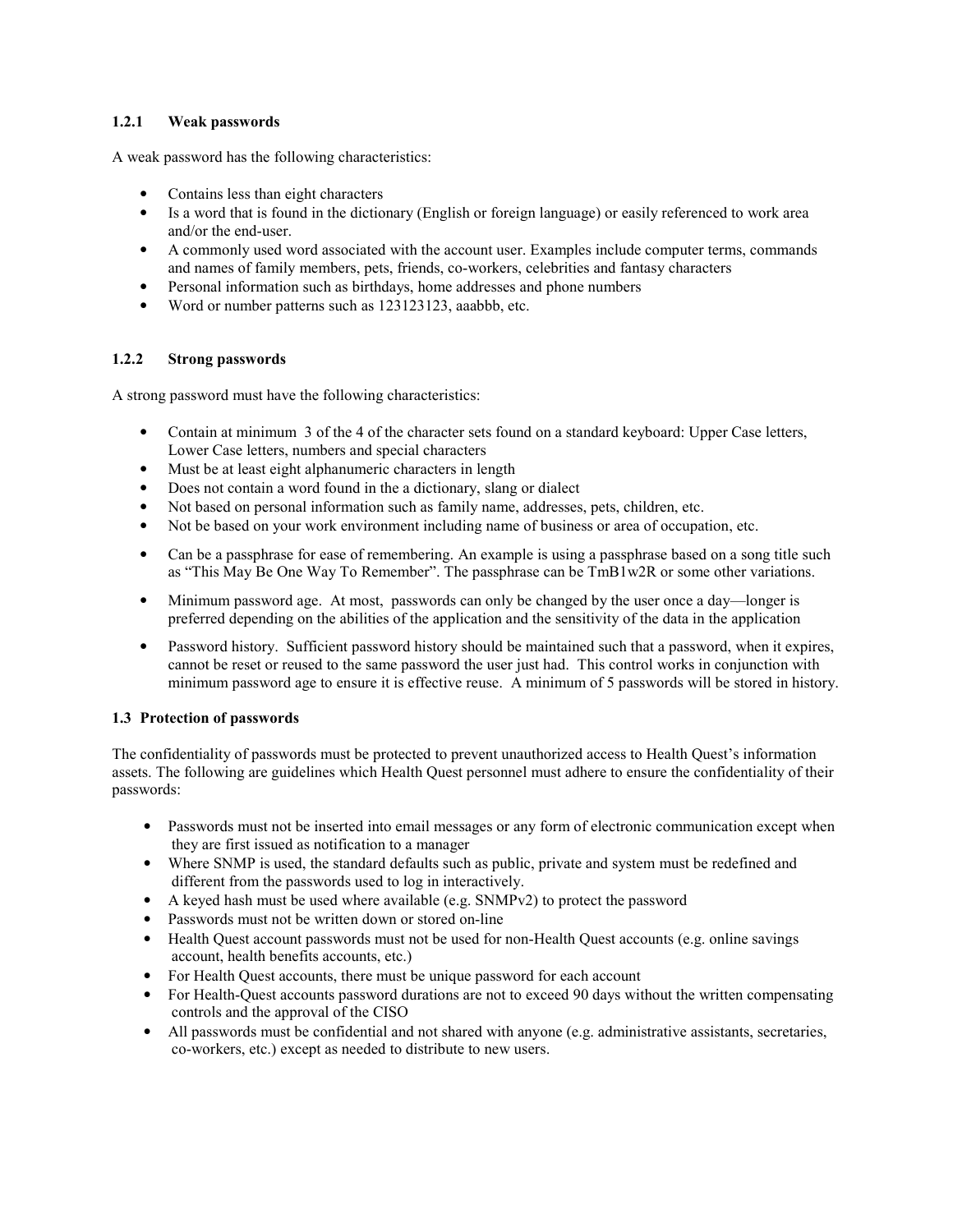#### **1.4 Managing passwords**

Management of passwords are different for each type of access levels:

- User passwords should expire every 90 days--
- For account holders who have system level privileges (granted through group memberships or programs), each account holder must ensure that the passwords for all their accounts are unique
- If there is any suspicion that an account has been compromised, the end user must immediately inform the CISO Office and change the password
- User accounts will be locked out after a maximum of 5 invalid login attempts within a 30 minute period.
- The Help Desk is responsible for resetting lost passwords, providing initial passwords. They must authenticate the end user prior to these actions.

#### **1.5 Software applications**

Application developers must ensure that all software applications have the following:

- Support authentication of individual users
- Not store passwords in clear text or in any easily reversible form. Using encryption/decryption features to protect the confidentiality of the passwords in storage and transmission for authentication
- Support TACACS+, RADIUS and/or X.509 with LDAP security retrieval, wherever possible

#### **1.6 Remote access users**

The password used for remote access must meet the long and strong password requirement.

#### **1.7 Security Awareness and Training**

Password management will be include in the Security Awareness and Training program which all personnel (employees, contractors and business associates) must attend at least once a year.

#### **1.8 Network operating systems (OS)**

OS operators must ensure that all operating systems password access have the following:

- Support authentication of individual and privileged users
- Not store passwords in clear text or in any easily reversible form. Using encryption/decryption features to protect the confidentiality of the passwords in storage and transmission for authentication
- Support TACACS+, RADIUS and/or X.509 with LDAP security retrieval, wherever possible

#### **1.9 Enforcement**

Passwords are to be systematically and automatically force end-user change at least every 90 days, not be reused for a set long duration, or easily guessed and bypassed or overwritten in any shape of form.

Any sharing or stealing of passwords or non-compliance to this password policy could result in employee sanctions or termination.

## **REFERENCES/SOURCES**

| <b>HIPAA</b>                     | <b>ISO 27001</b>                            |  |  |
|----------------------------------|---------------------------------------------|--|--|
| $§ 164.308(a)(5)$ Security       | A.11.2.3 User password management           |  |  |
| awareness and training           |                                             |  |  |
| $$164.308(a)(5)(ii)(D)$ Password | A.11.3.1 Password use                       |  |  |
| management                       |                                             |  |  |
| $$164.312(d)$ Password           | http://csrc.nist.gov/publications/drafts/80 |  |  |